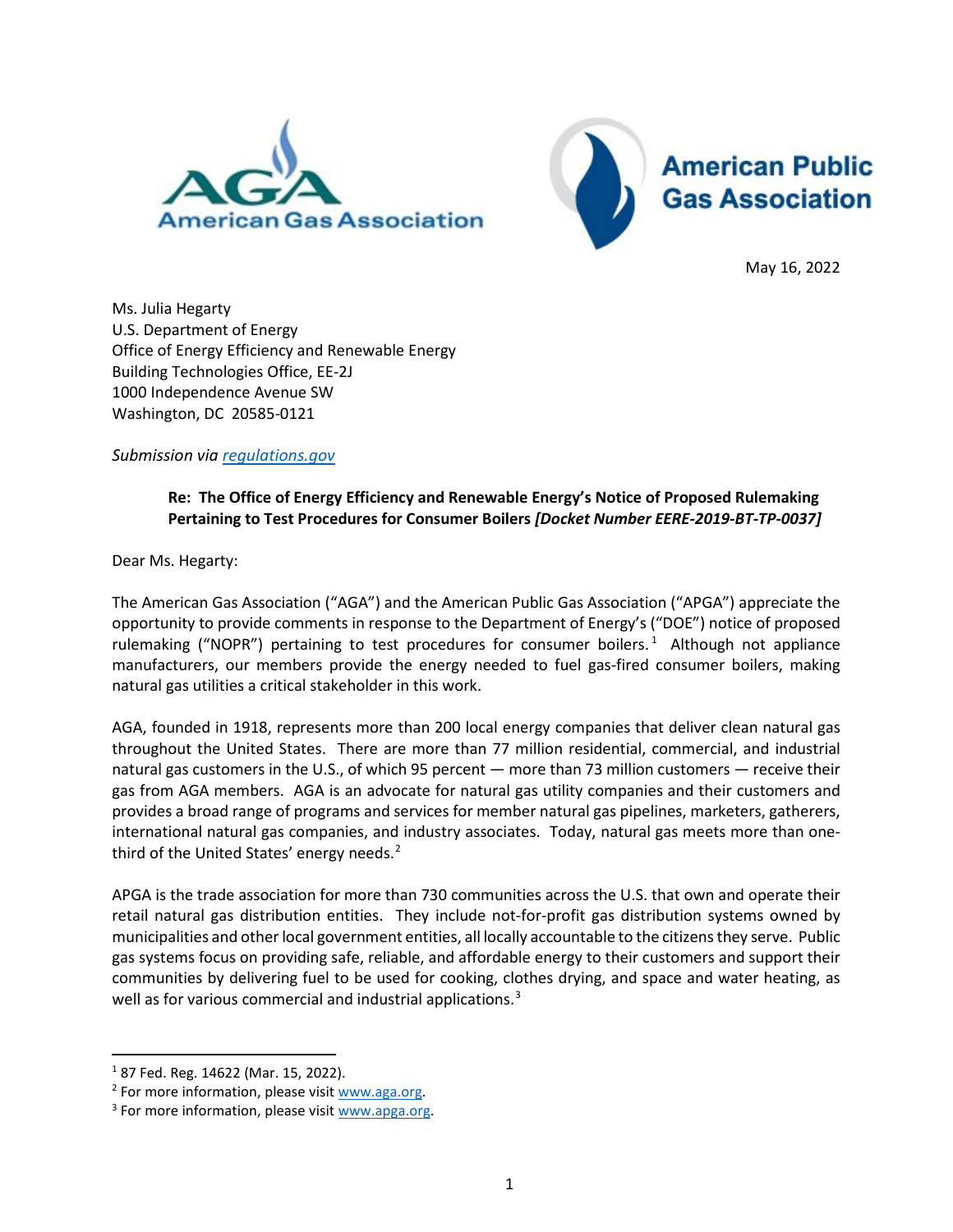AGA and APGA believe that the efficiency test procedures developed by DOE are a key element in establishing minimum efficiency ratings for appliances and equipment covered by federal law. Accordingly, the test procedures must be developed in an open and transparent manner, based on technically sound and fact-based data that result in methods that are repeatable and provide reliable and consistent results.

Efficiency ratings for DOE covered products have substantial impacts in several areas including proof of compliance with minimum efficiency requirements and consumer confidence in established in programs such as EPA's ENERGY STAR®, which are informed by DOE's processes. Of course, the penalty of a manufacturer found with a non-compliant product(s) is substantial. Also, natural gas utilities support the manufacturing of efficient appliances to benefit both the customer and the environment, and this is accomplished through testing procedures that are concise, unambiguous, and provide reliable and repeatable results.

DOE must promulgate test procedures that are accurate, repeatable, and reproducible and not unduly burdensome to conduct. To help guide the agency in this task, AGA and APGA echo several comments made by the Air-Conditioning, Heating, & Refrigeration Association ("AHRI"). We believe that, when implemented, these recommendations will ensure repeatability, reliability, and ease of conduct for the consumer boilers testing procedure.

Of note, AGA and APGA:

- Share AHRI's concern with DOE's proposal to include heat pumps in the same rulemaking as boilers, as there are currently no heat pump products on the market that can provide the same functionality as a boiler for high temperature installations.<sup>[4](#page-1-0)</sup>
- Support DOE's proposal to remove the definition for the unused term "outdoor boiler" to add clarity and consistency.
- Support DOE's proposal to incorporate by reference the definitions in ANSI/ASHRAE 103-2017 and to remove the definitions for "control" and "isolated combustions system" to remove unnecessary redundancy.
- Support DOE's attempt to remove the circular reference issue currently in the test procedure but share AHRI's concern that DOE's proposal lacks clarity.
	- $\circ$  Accordingly, AGA and APGA support AHRI's suggested language to remedy the issue, which is more concise and avoids the use of the same nomenclature having different meanings in different places.
- Urge the agency to continue to maintain alignment with the return water temperatures outlined in the current industry test procedure: ASHRAE 103
- Support DOE's extension of the use of linear interpolation to heat exchanger materials other than cast iron, as linear interpolation is a valid calculation method for these products as proven by the current cast iron allowance.

<span id="page-1-0"></span><sup>4</sup> As AHRI explains, "Hydronic boiler systems provide heated water at or over 210 °F to meet the heating needs of the consumer. Current heat pump systems that are used in these applications require a backup gas or oil boiler to meet heating needs. This lack of utility should disqualify these products from being considered in the boiler test procedure." Comments of AHRI in response to NOPR, p. 2.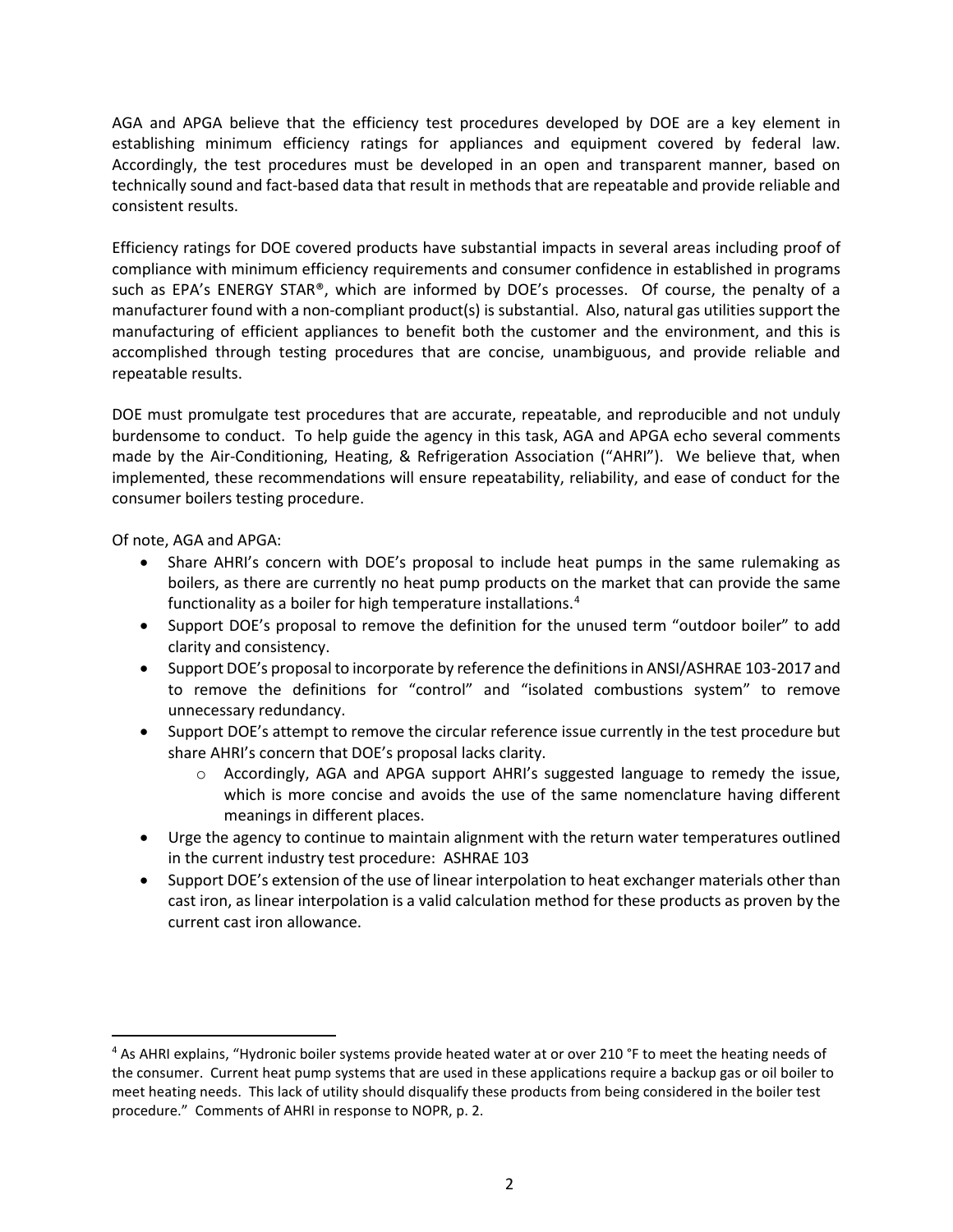Additionally, it is important the DOE implement the recommendations from the recent National Academies of Sciences, Engineering, and Medicine ("NASEM report")<sup>[5](#page-2-0)</sup> into all its appliance rulemakings, whether for test procedures or energy conservation standards. The NASEM report comprehensively evaluated the agency's appliance rulemaking process and identified several key areas in which DOE can improve its rulemaking process. Several of these recommendations even align with suggestions AGA and APGA have made over the years regarding economic modeling and data availability that would greatly help all stakeholders better understand the agency's process and ensure that DOE is making its decisions on the most appropriate data and models. Some of the most pertinent recommendations include:

Recommendation 2-2: DOE should pay greater attention to the justification for the standards, as required by executive orders and the EPCA requirement that standards be economically justified. DOE should attempt to find significant failures of private markets or irrational behavior by consumers in the no-standards case and should consider such a finding as being necessary to conclude that standards are economically justified.

Recommendation 3-5: DOE should expand the Cost Analysis segment of the Engineering Analysis to include ranges of costs, patterns of consumption, diversity factors, energy peak demand, and variance regarding environmental factors.

Recommendation 4-1: DOE should put greater weight on ex post and market-based evidence of markups to project a more realistic range of likely effects of a standard on prices, including the possibility that prices may fall. This would improve future analyses.

Recommendation 4-13: DOE should place greater emphasis on providing an argument for the plausibility and magnitude of any market failure related to the energy efficiency gap in its analyses. For some commercial goods in particular, there should be a presumption that the market actors behave rationally, unless DOE can provide evidence or argument to the contrary.

Recommendation 4-14: DOE should give greater attention to a broader set of potential market failures on the supply side, including not just how standards might reduce the number of competing firms, but also how they might impact price discrimination, technological diffusion, and collusion.

Thank you for the review and consideration of these comments. If you have any questions regarding this submission, please do not hesitate to contact us.

<span id="page-2-0"></span><sup>5</sup> *Review of Methods Used by the U.S. Department of Energy in Setting Appliance and Equipment Standards*, NASEM (2021), available at [https://www.nap.edu/read/25992/chapter/1.](https://www.nap.edu/read/25992/chapter/1)